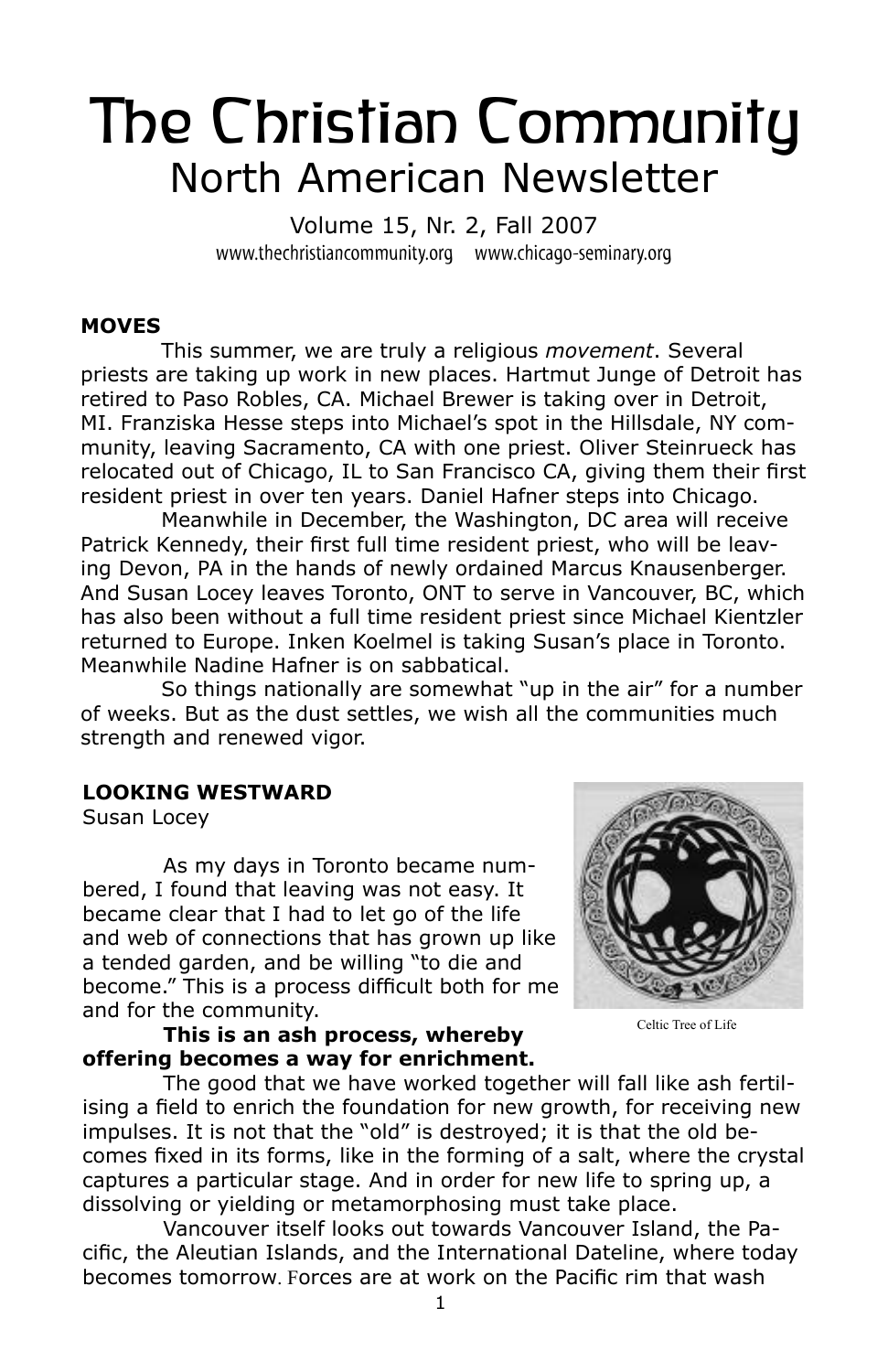over and influence the rest of the world. Just think how Hollywood, Silicon Valley and recognisably West Coast ideals have ruled modern culture in the past half-century through popular and sub-cultures! Why do these new ideals and impulses rise up from the West Coast?

**Is there something from the Pacific that is calling for healing, for a role in the creation of a new world, a new order?** 

Is it possible to meet the adversarial spiritual tsunami, so that the West is not swept away by its influence before North America has fulfilled its mission in the evolving of cultural periods? Does religion, the ultimate bridge-builder connecting heaven and earth, also have to work to build protective walls?

No wall can protect against the adversary, or prevent conflict – not in Berlin, nor in Israel, nowhere. Walls invite breeching.

A translucent veil may be more effective as protection, a fine veil that does not try to block what is rising up, but meets it, may filter it. What means do we have to filter and focus these up-rising forces so that they may ultimately be incorporated into a healthy process of evolution?

In strengthening our westernmost Christian Communities, we too can strive to direct the formative religious life of our continent towards the rising of light, towards the dawn of the return of the Risen One. And we can seek to recognise what is washing over the world from the west, to find a way actively to include this power in the healthy shaping of the future. We would be lifting up a veil of spiritual renewal in the far west to catch the Word spoken with the rising sun across all the continents from the east: "Christ in You!"

 And when we have "caught" this word from the East, it may strengthen the Word in us and become a force for working in the meeting and transforming of adversarial forces. And in the future, we can begin to reflect back to the rising sun a transformed and transformative power for Renewal.

*Susan Locey is a priest moving from the East to the West. To see the whole article, go to our website, www.thechristiancommunity.org*

# **UPCOMING CONFERENCES**

**Michaelmas Weekend Conference**, "The Sacred in Nature", Sept. 28 – 30, 2007, in Denver. For more information call Rev. Hindes 303- 282-6424.

**Knights Templars International Conference** celebrating Templar courage in developing new soul and spirit capacities. Friday, Oct 12, through Sunday Oct 14, 2007 at Whitsun Hall, Camphill Soltane, Glenmoore PA (near Philadelphia). Keynote lectures by Joan de Ris Allen, Nadine Hafner, David Lenker and Edward Stone. Performance of a scene from *The Soul's Probation*. Choose among fifteen workshops. Go to **www.corpsdemichael.org** for more details and registration form.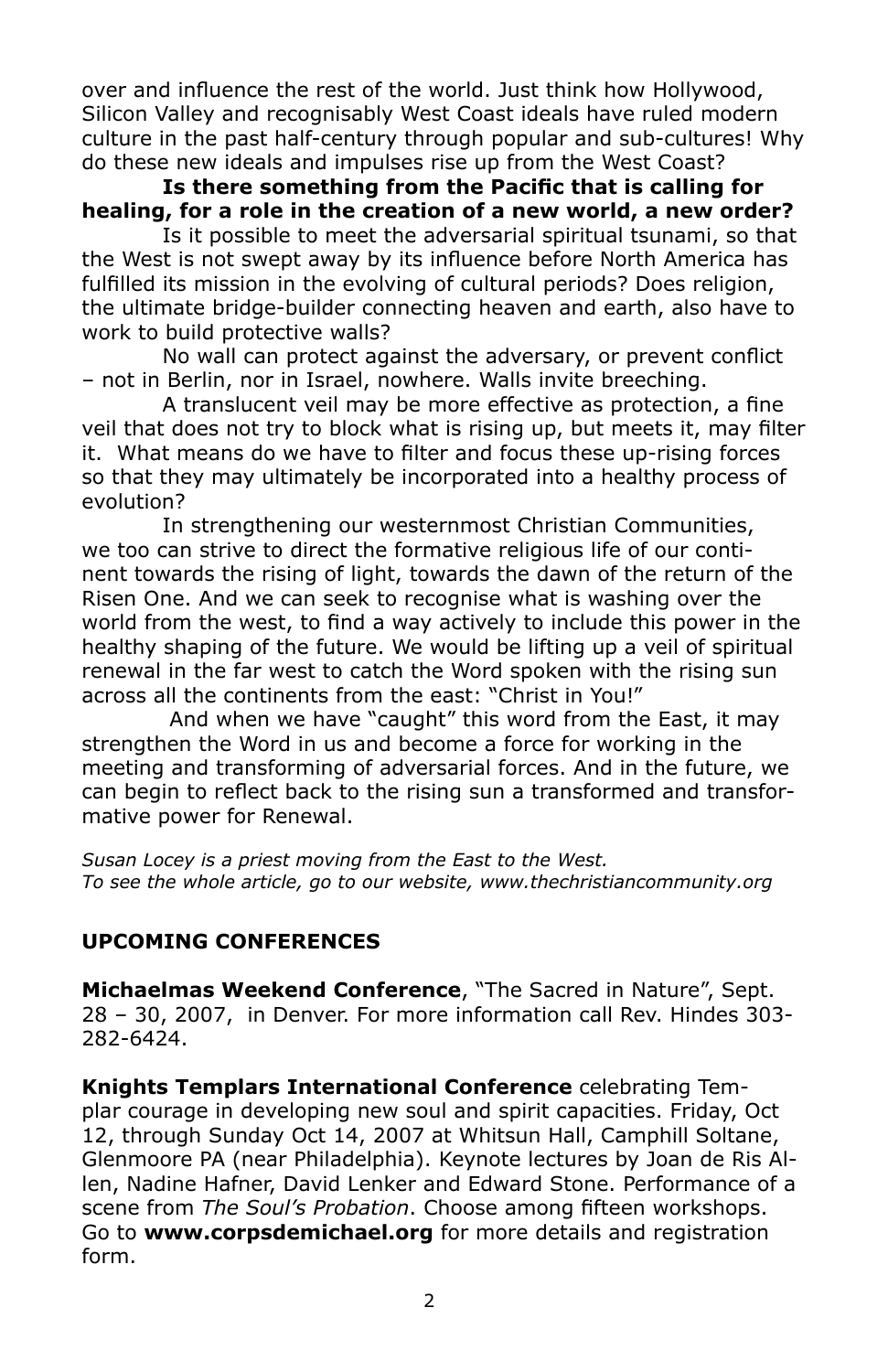**"Nature and Holy Spirit",** a **Canoe Retreat** for Spiritual Renewal, in Maine. Oct. 11-14, 2007. Contact Sarah Hide, 207-865-0770, or Julia Polter, 617-552-2972.

**Befriending Death**, speakers and workshops at a weekend conference on preparing for death, co-sponsored by The Christian Community and Steinerbooks. Friday , Oct. 26 - Sunday Oct. 28, 2007 at the Taconic Berkshire Christian Community, 10 Green River Lane, Hillsdale NY 12529. For more information and to register contact Geraldine Olszewski, 518- 672- 6349.

#### **Trustees Delegates Conference**

#### Stephanie Georgieff

Nearly a year has passed since our last Delegates Meeting in Toronto. It will be a tough act to follow the fine Canadian hospitality so generously provided by the Toronto Congregation, but Northern California is busily organizing for the 2007 joint Priest Synod and Delegates Meeting in Sacramento. The dates are November 5 - 9 for the Synod and November 8 - 10 for the Delegates. It is always such a treat when the Synod and the Delegates Meeting overlap, so we can sit in a circle with all those who make The Christian Community a reality in North America.

This year's Theme is "The Countenance of The Christian Community," and will feature speakers, panels and breakout sessions designed to facilitate our understanding of who we are within our own movement and within the greater community in North America. We will also meet to discuss financial issues during our Annual General Meeting. Your individual delegate has received information on items for consideration and was asked to distribute these to their full board. We will be discussing a **raise in the percentage each congregation contributes** to the Central Fund, we will be seeking individual delegate or member participation in **creating an endowment** to meet our financial obligations, and **Planned Giving** will get a new push as another venue for creating financial solvency for our movement in the years to come. These materials were sent out in May to allow for full review and discussion by the respective Boards before the Annual General Meeting. We seek your input and advice on these key issues. Delegates should come prepared to the AGM to speak and act on behalf of their congregation.

Each of the Northern California communities will host a day of the Delegates Meeting. Sacramento, San Francisco and Santa Rosa are generously helping to provide meals and hospitality for one day each of the gathering. Sharon Bond of Sacramento has graciously agreed to arrange housing and transportation for attendees, and we thank her and the other congregations in advance for their efforts to provide a container for our work in November. Meeting organizers this year include Thomasina Webb of New York, Shelly Matthews of Montreal, Melissa Kay of San Francisco and Linda Folsom of Chapel Hill. This year, we will have a special **pre-conference for the community Treasurers** during the day of November 9th. Led by Denver mem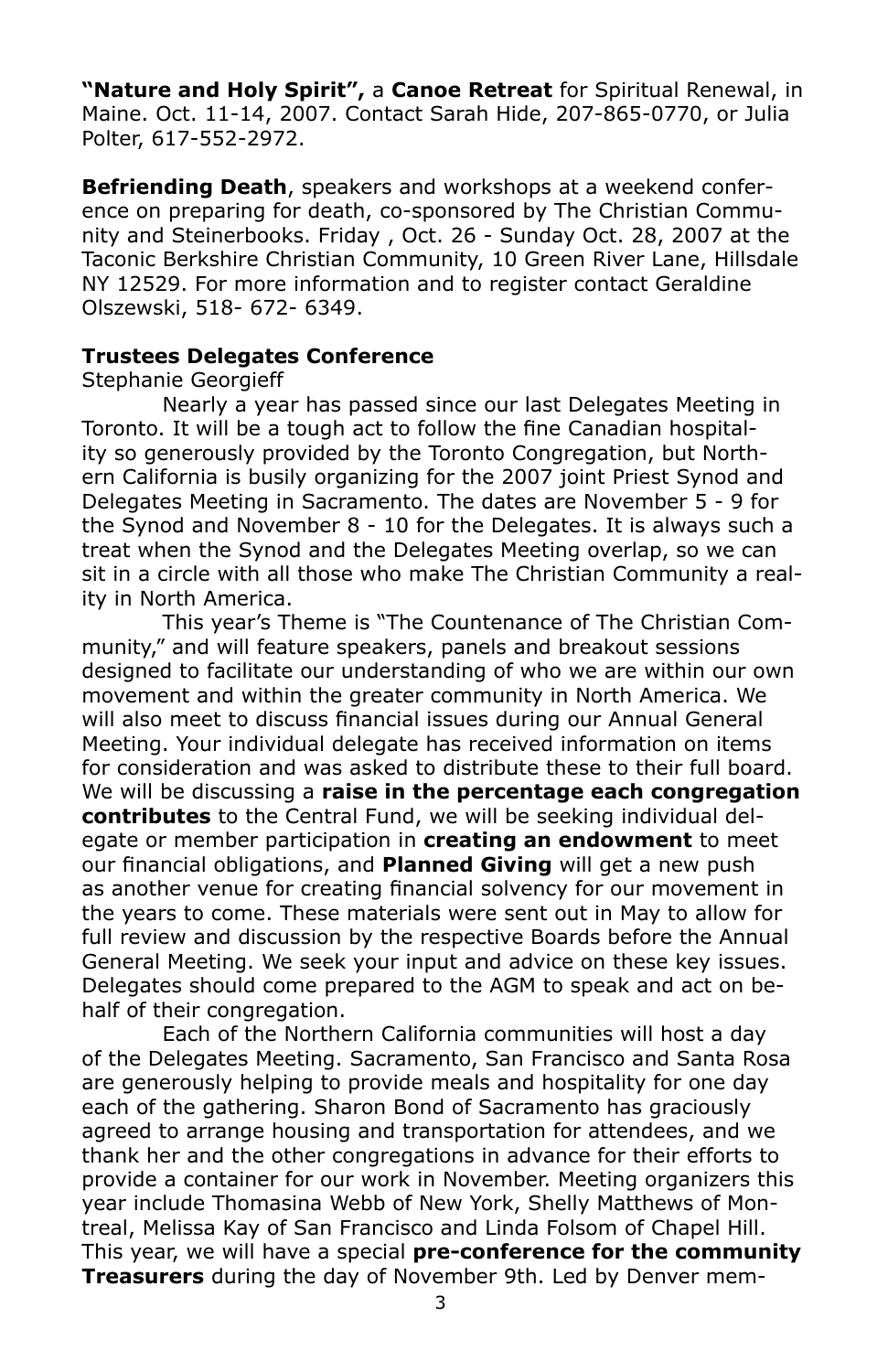ber and Treasurer Bob Heberton, this gathering was inspired by our discussions in Toronto last year. A need was expressed from some of the Treasurers that they be able to come together to share information and ideas. It was felt that such a gathering would facilitate strategies on how to improve the related tasks that keep our individual communities and the movement solvent as well as to rovide an opportunity for Treasurers to create a network of support for one another.

The Annual delegates meeting of the Regional Board of the Christian Community of North America never fails to reinvigorate our movement. We hope each and every Community can send a Delegate and Treasurer. We also welcome members of affiliates to participate. If you have any questions, please do not hesitate to contact your community liaison, your congregational delegate, or myself, Stephanie Georgieff at 714-910-4295, greenstefka@yahoo.com. Please see our website at www.thechristiancommunity.org for conference registration and packet.

#### **DANCING WITH THE DIVINE**

Cynthia Hindes

Relationships are maintained through conversation. Conversation allows the care and love of the relationship to grow, to blossom and mature. The lack of heartfelt conversation can cause a friendship wither and die.

Prayer is essentially a conversation with the divine. On the one side there is the Being whose very nature is Love. From that side the love will never die. But the relationship between the soul and this Being of Love is something the soul itself needs to build and maintain from its own side. There needs to be regular contact, regular conversation, so that the soul grows and matures in friendship, deepens into love with God.

In conversing we practice not only speaking, but also listening. If one were only to discuss one's own feelings, thoughts and wishes, it would barely be a conversation at all. A healthy mature relationship consists in the alternating steps of a dance: one step forward in selfrevelation, then stepping back to listen, hearing and taking in what the Other has to say. Like all dance steps, skill develops from regular practice.

One aid in learning the dance might be to practice a kind of breviary, with prayers of a meditative nature for the time of the day, for day of the week, the month, and the year. This kind of regular conversational prayer help us tune our souls to attend to where the divine wants to lead us in our dance with Him through time. An excellent aid can be found in the book *Meditative Prayers for Today*, by Adam Bittleston, a late priest of The Christian Community.

The prayer for the morning helps us grow in gratitude for the world of earth and the world of spirit. The prayer for evening prepares us for an encounter with Christ and our angel in the world of sleep.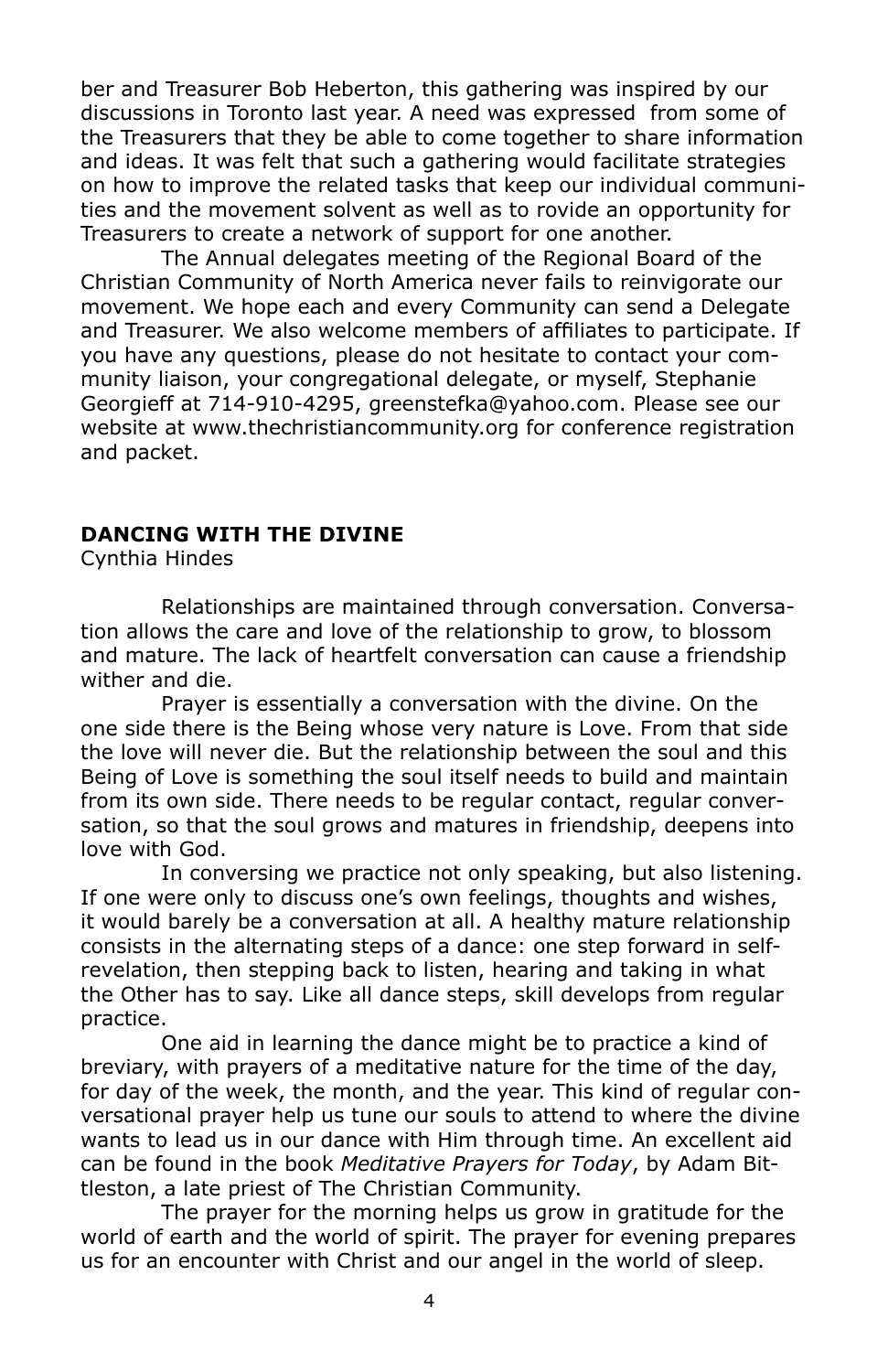Prayers for each day of the week help us sense the nuanced qualities of each day's task. Prayers for the months of the year and their religious seasons help us find our place in the greater cosmos.

> And so Thou comest to our sorrowing heart In the pure rhythms of the earth, sun, stars,-- Linking our being's pulse to Paradise,

And so Thou comest to our questioning head Revealing how the slain and buried Good Takes on new body from the Invisible.

And so Thou comest to our faltering will Speaking to each of us our own true name, Calling us from our graves to work with Thee. \*

Taken together, the regular practice of this kind of prayer awakens us to the subtle qualities of God's speaking. The divine spirit doesn't shout; it whispers. Learning to listen and hear, developing 'conversational skill', helps our souls to create a healthy relationship to God. We begin to create and maintain our relationship; we learn how to dance with Him.

*\**Meditative Prayers for Today*, by Adam Bittleston, page 23, "Easter". Another good source is* Prayers and Graces*, by Michael Jones These books can be found on booktables in local congregations, or through Steinerbooks, online at www. steinerbooks.org.* 

*Cynthia Hindes is a priest of The Christian Community working in Los Angeles*

# **OPEN COURSES 2007**

Give yourself a retreat week at the seminary with one or more of these open courses:

Oct. 1 – Oct. 5 - **The Gospel of John** - Rev. Daniel Hafner Oct. 8 – Oct. 12 - **The Transition from the Old to the New Testament** - Rev. Oliver Steinrueck Oct. 22 – Oct. 26 - **Christology** - Rev. Erk Ludwig Oct. 29 – Nov 2 - "Money Makes the World Go Round" - **Money Rules, Can it Serve?** - Rev. Hans-Bernd Neumann Nov 12 – Nov. 16 - **Perspectives on Life: Biographical Phases**, Dorit Winter Nov. 26 – Nov. 30 - **The Riddles of Philosophy**: From the Pre-Socratics to Plato - Rev. Julia Polter Dec. 4 – Dec. 8 - **The Seven Sacraments** - Rev. Gisela Wielki,

*For more information on these courses open to the public, and to register, go to seminary-chicago.org and click on "Open Courses". Or call Gisela Wielki, 773-472-7041.*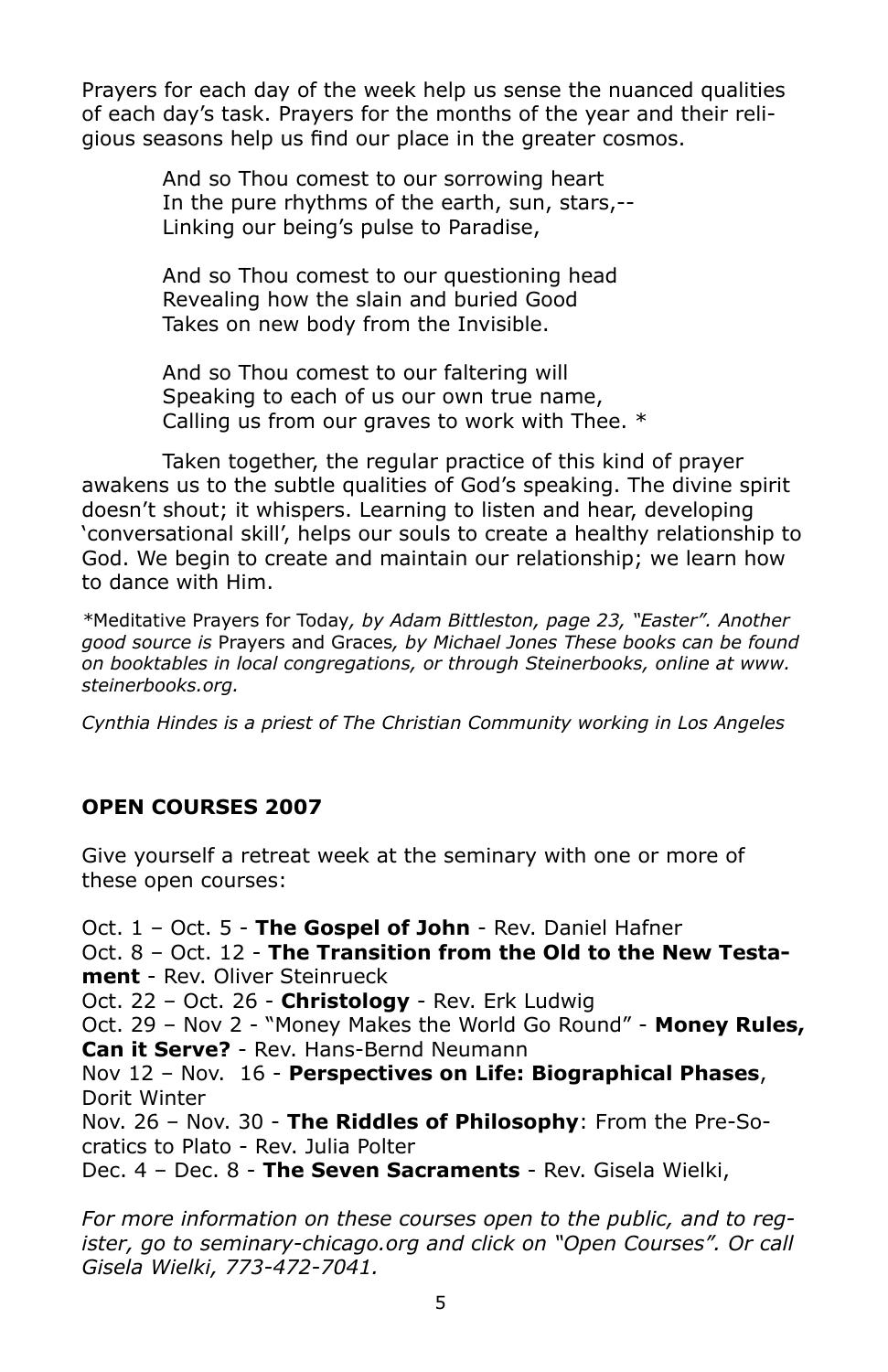# **BREAD FOR THE WAY**

Fourth Christian Community Conference of the Americas Melissa Kay

The fourth Christian Community Conference of the Americas was held August 20-29, 2007 in Botucatu, Brazil. We came together



from 11 countries, 136 friends, members and priests. We included in our community many long-time members, the Erzoberlenker, a new Confirmand, and at least one individual who was experiencing The Christian Community for the first time. We were old friends from previous conferences, and new friends –– 26 from North America, 4 from Europe, 106 from Brazil, Argentina, Peru, Colombia, Chile, Ecuador, Uruguay. We spoke three languages officially, with German often the common fourth.

In this lovely, peaceful outer landscape –– sometimes blessed by warmth and sun, sometimes by rain, cold and wind –– we entered together the inner landscape of the Lord's Prayer, exploring one scene, or sentence, each day in lectures and conversation groups. So that only one translation of each lecture would be needed, we followed different paths –– the Spanish-speaking friends on one path, the English and Portuguese speakers, on another. Nevertheless, we were walking the same ground.

Each day began with the Act of Consecration of Man and ended with the Close of Day service, offered in a weaving of languages. In the afternoons, we participated in 13 workshops –– on dying in life, priesthood, the divine in nature, the seven "I am" sayings, the flow of money, working together, bread-making and transformation, encountering the Lord's Prayer artistically, biography, and Islam. In the evenings we gathered in a huge tent for music, drama and dance, as each country brought its artistic offering to the group –– concluding on Saturday evening with a stunning musical offering by the Demetria chorus, under Marcelo Petraglia, of five musical settings of the Lord's Prayer.

Between "spiritual feedings" we were nourished on delicious biodynamic food from the Demetria farm, shared over tables of lively conversation as hearts leapt over language barriers to deeper understandings.

We left with profound gratitude to the organizers of the conference and for the communion among us, and with new fire in our hearts for the tasks of our Movement at this critical time in world evolution, abundantly supplied with bread for the way through deeper insight into this central Christian prayer as the Lord's Prayer –– not simply a series of petitions, but an inner activity in which, united with Christ's own praying, we strive to pray ourselves into the Father's will.

*Melissa Kay is a member in San Francisco, CA. For a series of in-depth articles on the Lords Prayer by Michael Brewer, go to our website, www.thechristiancommunity.org.*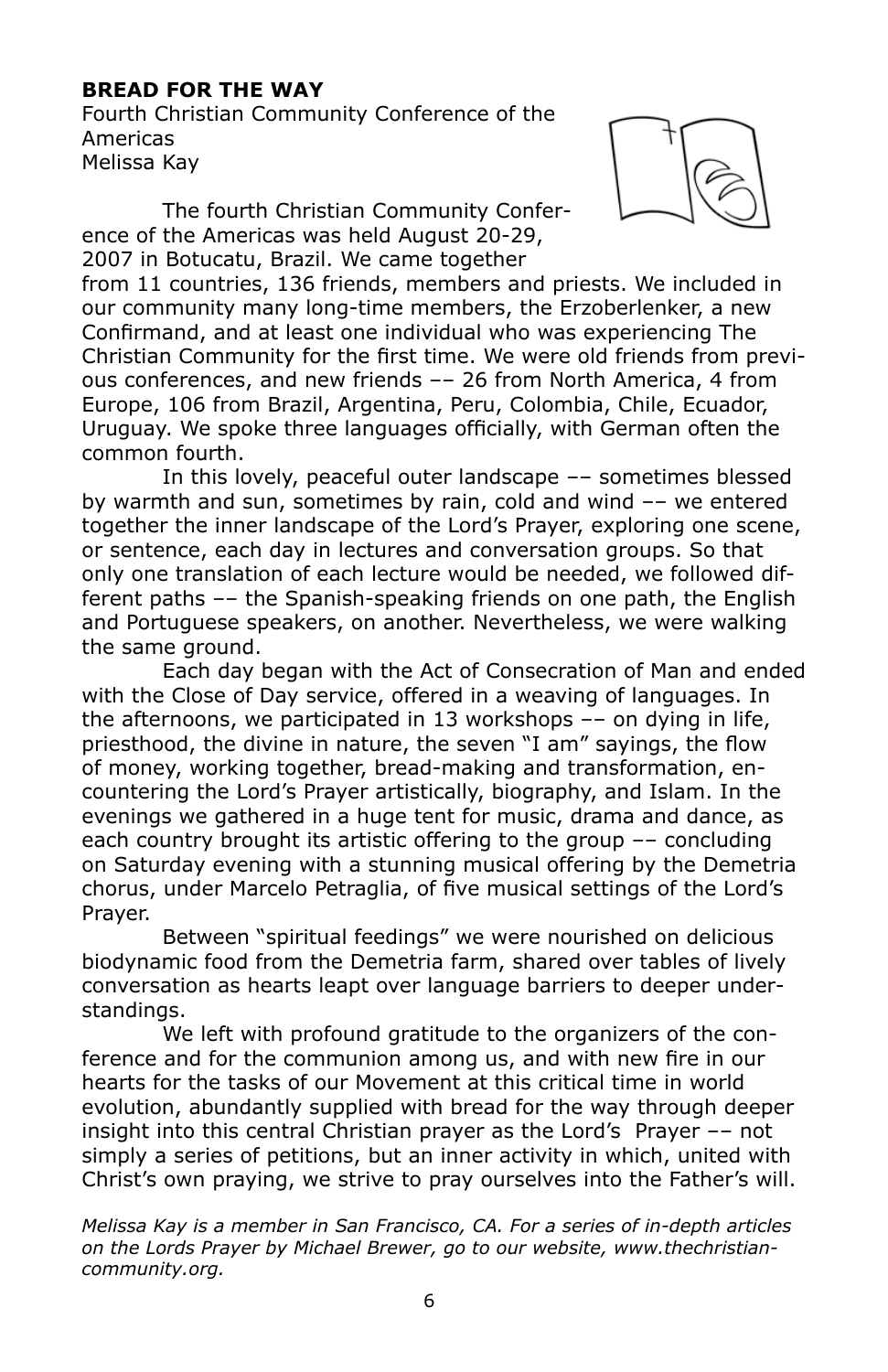#### **THE BIRTH OF THE CHRISTIAN COMMUNITY**

With reflection from some of the founders in honor of our 85th anniversary Patrick Kennedy

In September 1922, a group of 45 courageous, devoted, and enthusiastic men and women were gathered together in Dornach, Switzerland. There, with the help of Rudolf Steiner, the inaugurator of modern spiritual science or Anthroposophy, the events took place which led to the founding of what we have come to know as The Christian Community. For a year and a half they had been meeting,

planning, and seeking for a way to renew the religious life. It was poignantly felt that one could not authentically pray and experience the Spirit in the traditional forms anymore. Many of them had been through the trench-warfare and destruc-



tion of the first World War and come home to a spiritual life that was bankrupt in the face of such horrors. Although the vast majority of them were under 30 (Emil Bock was 28, Rudolf Frieling, 21) all of them, young and old, had come to recognize the spiritual giant who could lead them to the wellspring and source of religious renewal: Rudolf Steiner.

Alfred Heidenreich, who pioneered the work of the Christian Community in England, North America and South Africa, tried to express what Rudolf Steiner meant to the movement in his moving and personal book on the events surrounding the founding entitled *Growing Point*: "The significance of Rudolf Steiner for Christianity is not confined to the foundation of The Christian Community. He was himself, simply as a being, an event in the history of Christianity. In the memorial article which Dr. [Friedrich] Rittlemeyer [first leader of the movement and one of the most well known Lutheran ministers in his day] wrote after Rudolf Steiner's passing:

"In earlier ages, the fact alone that such an all-embracing genius gave witness to Christ as being the greatest reality in earthly history, would have had a profound effect. But in Rudolf Steiner much more was present. One could put it like this: he comprehended all branches of learning so spiritually and so deeply, and he recognized Christ in such big and broad dimensions that eventually Christ shines forth as the true light in all spheres of life. He observed strictly the necessity for each sphere to form its own method according to its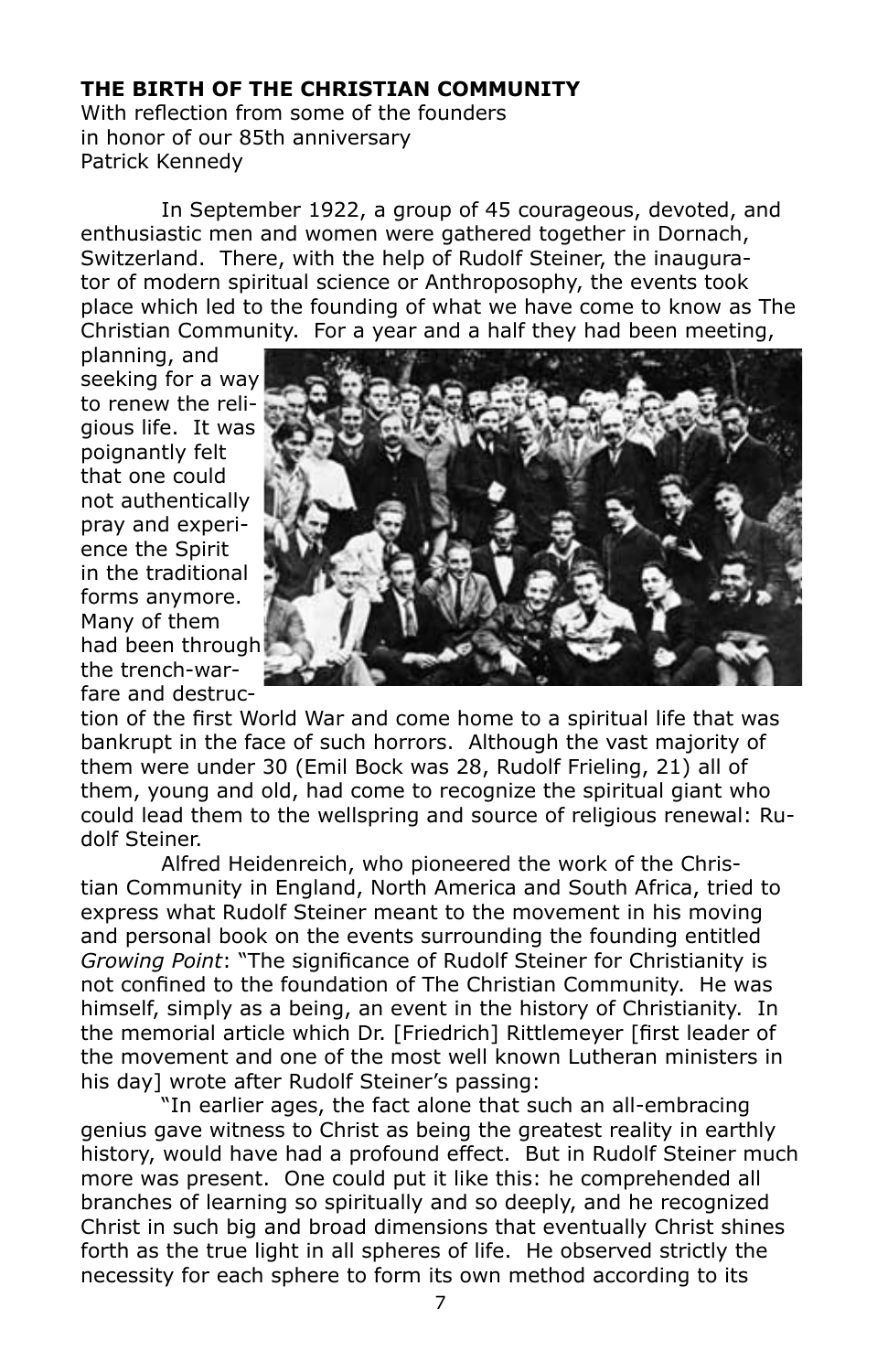intrinsic laws. He never carried religion into anything from without. But he illuminated all realms of knowledge with such powerful light, that Christ became visible in it. A Christ, it is true, far greater than the Christ of the Churches; but a Christ related to the Bible and to the Christ of the early Christians.

Thus he advanced the science of language to the point where it could understand why Christ is called 'the Word'. Thus he carried medicine to the point where medicine could understand again 'the body of Christ'. Thus he carried astronomy to the point where Christ became visible as the true 'Light'…he taught how science could again become reverent and devout. He built a temple for all sciences, so high and so broad, that their servants could work in it without sacrificing an iota of their personal freedom or of the special characteristics of their province. He united the learning of the age with Christ, and Christ with the learning of the age"."

Rittlemeyer's description opens up a vista for the future. The condition of the Middle Ages when Church and civilization were identical is not likely to be repeated. If it were, it would be a relapse into a past phase of evolution. We must move towards a future where Christianity and civilization become identical; where the very methods of scientific research will be Christian, and where it will be felt that what is not Christian is not scientific.

In this civilization the 'Church' will have its special place. Like the mother whose children have grown up and become independent, the Christian Church of the future will be able to concentrate on its particular task. It will practice the personal meeting with Christ as a Being.

Heidenreich reveals the most important aspect of this founding in a last sentence. It was not a startling new teaching or religious philosophy that was formulated. If that were the case, our movement would long have faded away. No, at the beginning of a new Christian priesthood and sacramental stream stands an event: On September 16th, 1922, the first Act of Consecration of Man was celebrated by Friedrich Rittlemeyer, and in that moment the movement was granted the grace to work in Christ.

"…The event was astounding. But the reality was as plain as a sunrise. You do not dispute the sun. You bow to its rays." (Heidenreich).

This experience became the bedrock of the founders' ability to proclaim Christ, for they had experienced Him. It was not an abstract theology but an experience of the divine in the ritual that became the foundation for their and all future work in The Christian Community.

On Sunday, September 16th, 2007, in congregations around the world, we celebrate together before the altar on the 85th anniversary of the birth of our movement and hope that we might be deeply united with those bold and visionary souls who began the work of The Christian Community.

*Patrick Kennedy is a priest in Devon, PA, soon to begin in Washington, DC.*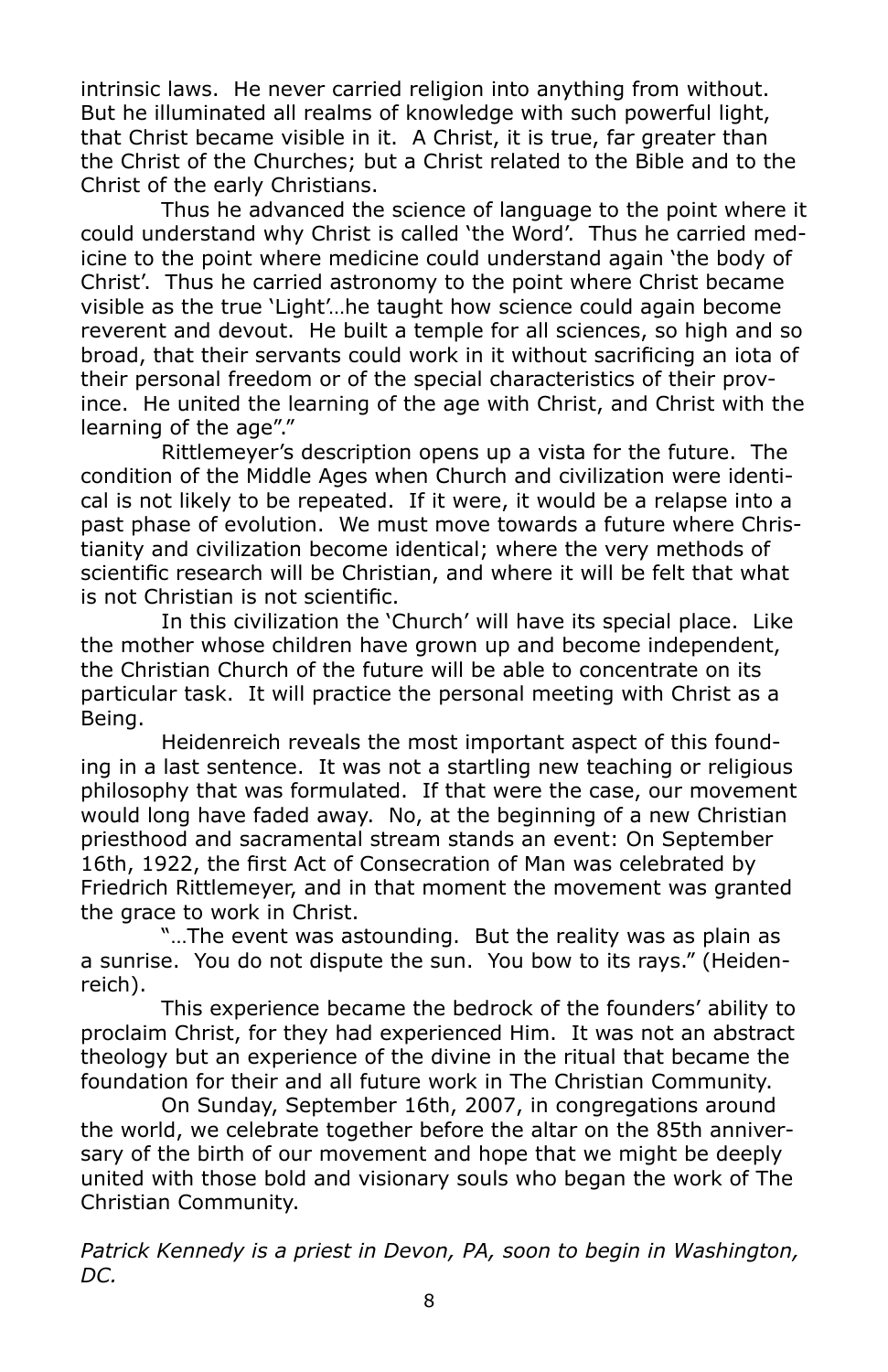# **A Different Angel**

Hartmut Lux

A different angel Stepped in front of the sun, His heart gathered its rays Together

Already the trees are burning Already the leaves fall Already the shadows write The Tree-Word

Christ

On the shining Developing Earth.



#### **PERSPECTIVES**

To subscribe to The Christian Community's themed quarterly journal *Perspectives,* send your name and address along with a check payable to The Christian Community to Perspectives, 906 Divisidero St. San Francisco, CA 94115. \$24 per year

**MEMBERS' WEEK, "WALKING WITH CHRIST-WORKING FROM CHRIST** August 27 – 31, 2007, sponsored by the seminary in Chicago Donna Simmons, Viroqua WI

Having been a member for around 10 years and never having participated in anything like this, I signed up eagerly when I heard that Richard Dancey, Gisela Wielki and Christa Macbeth were offering a week for members at the seminary in Chicago this summer. I was keen to deepen my relationship to The Christian Community and having been regaled by stories of the wonders of the seminary "team" by my husband, Paul Newton, who recently completed his first year there, I wanted to see what all the fuss was about.

The "fuss" was this – a week of the most in-depth and wondrous conversation and sharing I have ever participated in. From discussions on the four gospels, to examination of different aspects of the Act of Consecration; from opening up possibilities with the Lord's Prayer to reflecting on what it might mean to "walk with Christ, work from Christ", each conversation was a precious elixir which I felt nurture and deepen my spiritual awareness.

Nine of us journeyed from North Carolina, Wisconsin, California, New York and Massachusetts to participate in this members' week. Two others joined in part time – a local from Chicago and a visitor from Toronto who was spending time with her daughter. Judging from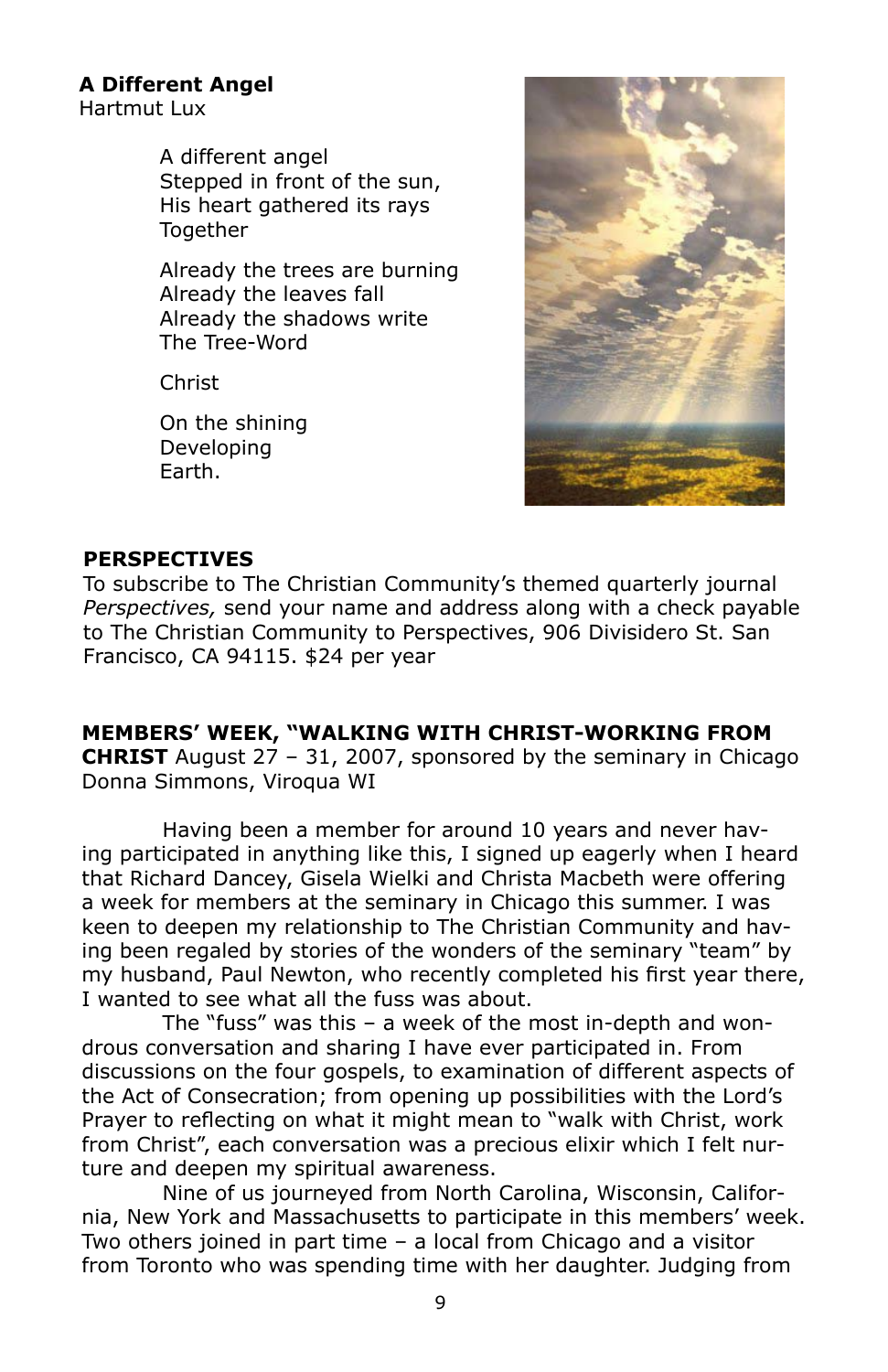the comments we shared with one another during breaks and in the last session when we discussed how the week went, the others also felt their relationship to The Christian Community to have been greatly enhanced and deepened as a result of the week

Most of us were members but a couple were not. This worked fine and Gisela and Richard have assured us that this event will become annual and will continue to be open to non-members as well as members. But in the course of the week, we turned several times to this question of membership – of "membering" to The Christian Community. And over time I grew to appreciate that being a member has nothing to do with level of commitment. Rather, the importance of membering is to create a spiritual form through which the spiritual worlds can work. To member then, is to act and by this acting one works more consciously with the spiritual worlds.

Each day began with the celebration of the Act of Consecration of Man. For me it was moving beyond words to participate in this sacred ritual on a daily basis – had the week only consisted of this, it would have been worth every effort to be there. But to then also work with the others in the course of our lectures and conversations was moving and profound. I now feel that I have some inkling of what a "movement for religious renewal" might look like.

Every day was full and most lasted well into the evening. Each day also included an hour of "speech fun" with Christa Macbeth that provided a bit of welcome relief. Not to say that speech formation isn't also enriching and serious – but – well, let's just say that Christa was very patient and sympathetic with us as we became rather silly and giggly during her sessions!

Working in the garden and an afternoon downtown in Chicago also gave us a bit of a breather. And the comradery between us during our wonderful shared meals (thank you to all the Chicago cooks!) was another place for an out-breath. But all in all, it was an intense experience, and one which I heartily recommend to anyone wishing to deepen their relationship to The Christian Community.

# **MATERIALS FOR AFFILIATES**

For information and support materials for conducting lay services in Christian Community affiliates, contact Rev. Hindes, chindes@yakmilk.com. 818-893-0668

#### **THE CHRISTIAN COMMUNITIES IN NORTH AMERICA**

#### **Boston, MA**

366 Washington St. Brookline, MA 02146 Rev. Julia Polter (781) 648-1214, juliapolter@mailaka.net **Greenfield, NH** Margaret Chambers 603-654-5708 **Freeport, ME** Pat Chanterelle 207-846-0587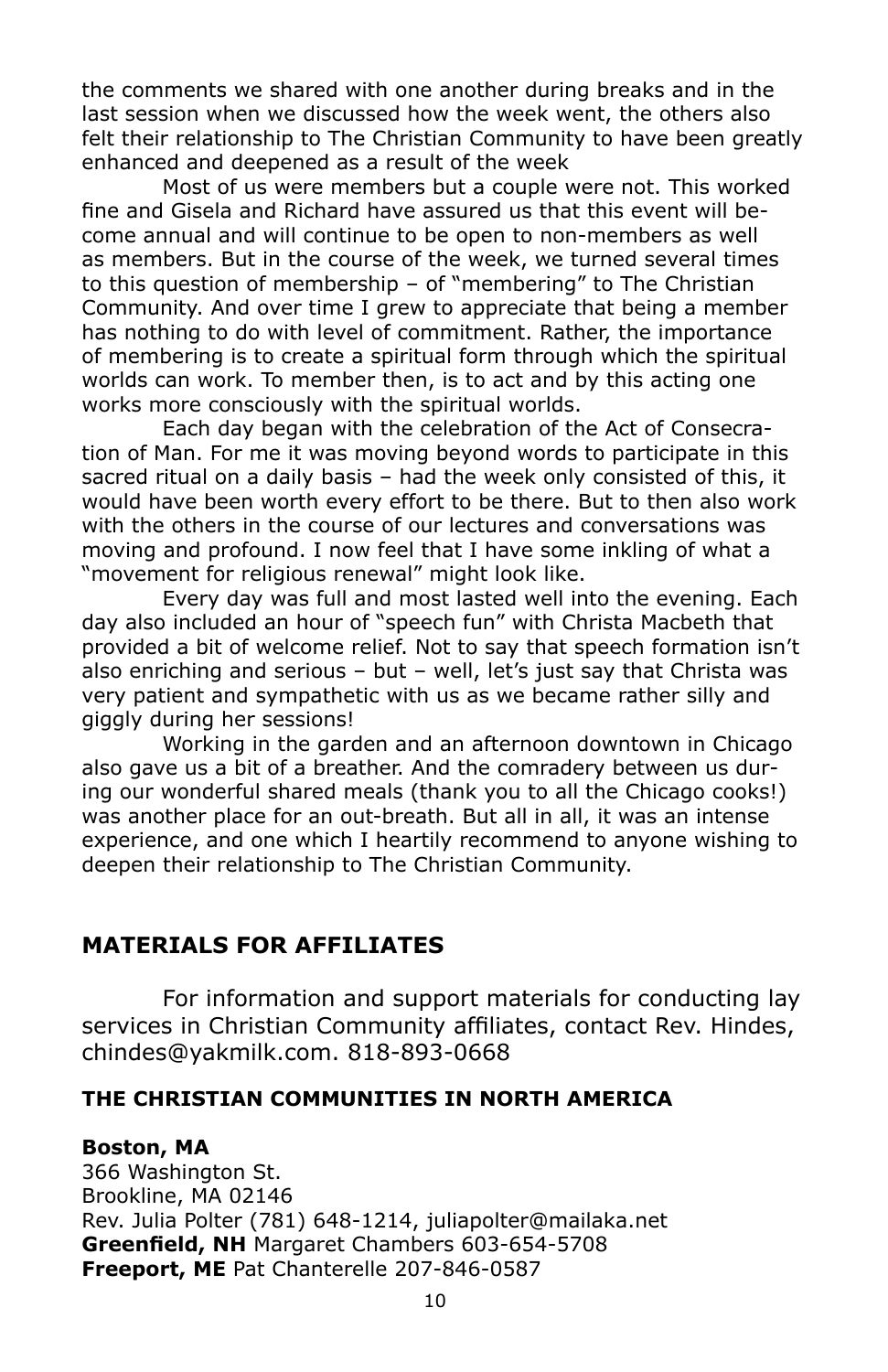#### **Chicago, IL**,

2135 West Wilson Ave. Chicago, IL 60625 Rev. Richard Dancey (773) 506-0963 Rev. Daniel Hafner 610-293-6484, dhafner1964@hotmail.com **East Troy, WI** Kaye Mehre 414-393-1185 **Minneapolis, MN** David Huebsch 715-294-3335 **Viroqua, WI** Paul Newton 608-637-8031

#### **Denver, CO,**

2180 So. Madison St. Denver, CO 80210 Rev. James Hindes, 303-282-6424, jhindes@earthlink.net **Santa Fe, NM** Bill McCormick, 505-424-6987 **Albuquerque, NM** Sally Routledge, 505-883-4815

#### **Detroit, MI**

1320 Camden Ave. Ferndale, MI 48220 Rev. Michael Brewer 248-629-4961, jmichaelbrewer@gmail.com Rev. Robert Patterson, retired, 248 543-2032 **London, ONT** Herb/Agnes Schneeberg 519-641-2431 **Ann Arbor, MI** Quintin McMullen 734-761-8080

#### **Los Angeles, CA**

11030 La Maida St. North Hollywood, CA 91601 Rev. Cynthia Hindes, (818) 893-0668, chindes@yakmilk.com **San Diego, CA** Anne Peterson 760-822-6338

#### **New York, NY**

309 W. 74th St. New York, NY. 10023 Erk Ludwig (212) 877-3577, erkludwig@earthlink.net

#### **Spring Valley, NY**

15 Margetts Rd. Spring Valley, New York 10977 Rev. Carol Kelly (845) 426-3144, carolkelly@juno.com

**Philadelphia, PA**, also Kimberton Hills, PA

212 Old Lancaster Rd. Devon, PA 19333 Rev. Marcus Knausenberger, mknausenberger@web.de (610) 687-8206 Rev. Franziska Steinrueck, retired  $(610)917-0866$  (+ fax) **Chapel Hill, NC** Mindy Kash 919-967-5672 and Margaret Heath 919-933-6496